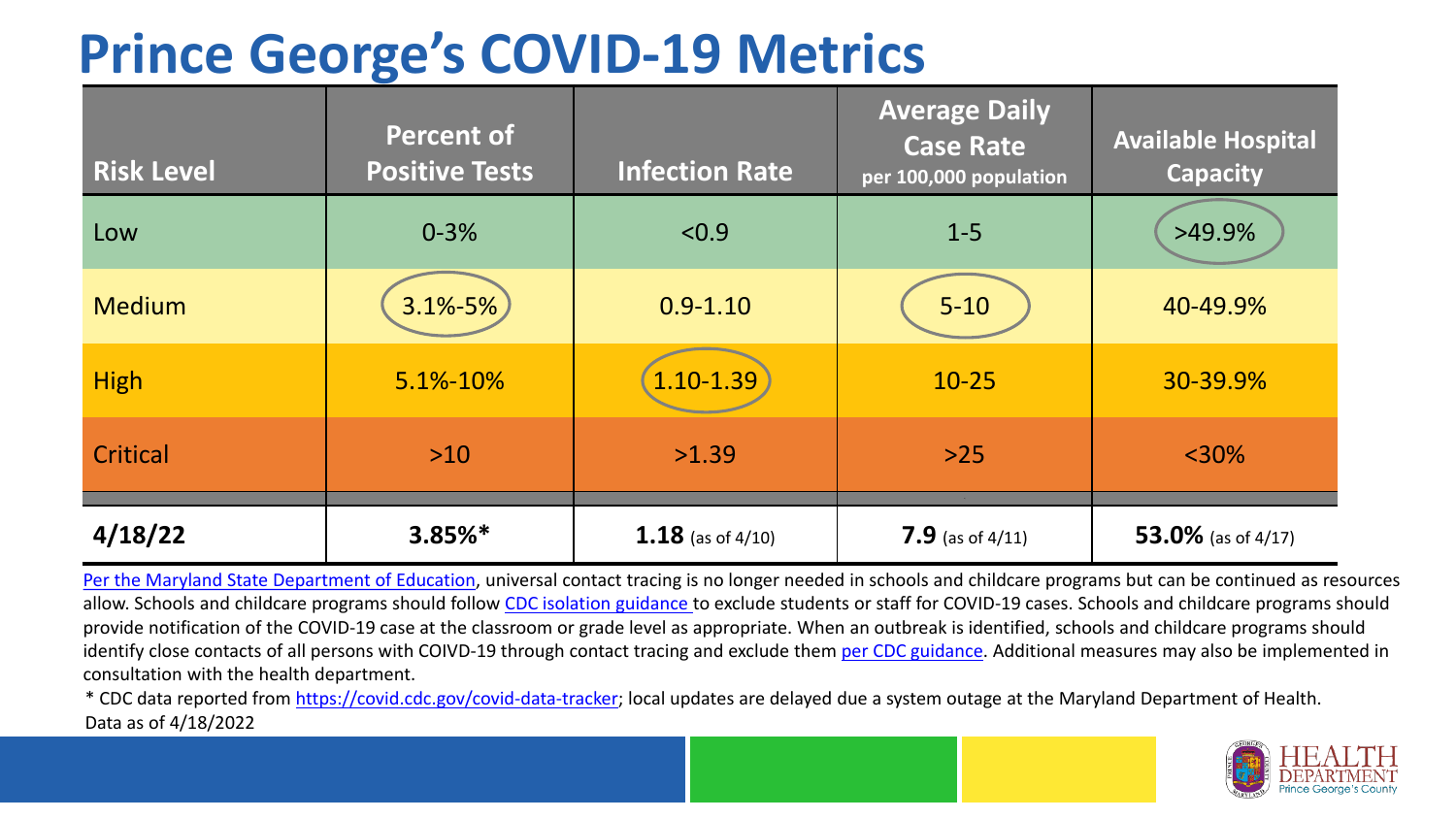# **COVID-19 Community Level and Vaccination**

Per the new [CDC COVID-19 Community Levels](https://www.cdc.gov/coronavirus/2019-ncov/science/community-levels.html#anchor_82254) and the [Maryland State Department of Education, p](https://earlychildhood.marylandpublicschools.org/system/files/filedepot/3/covid_guidance_full_080420.pdf)eople with COVID-19 symptoms, a positive test, or exposure to someone with COVID-19 should follow CDC guidance for isolation and quarantine and wear a mask regardless of the COVID-19 Community Level. According to the CDC, [vaccination](https://www.cdc.gov/coronavirus/2019-ncov/prevent-getting-sick/prevention.html) is considered the leading prevention strategy for those who are eligible.



\*\* Local vaccination data reported as of 4/17/2022

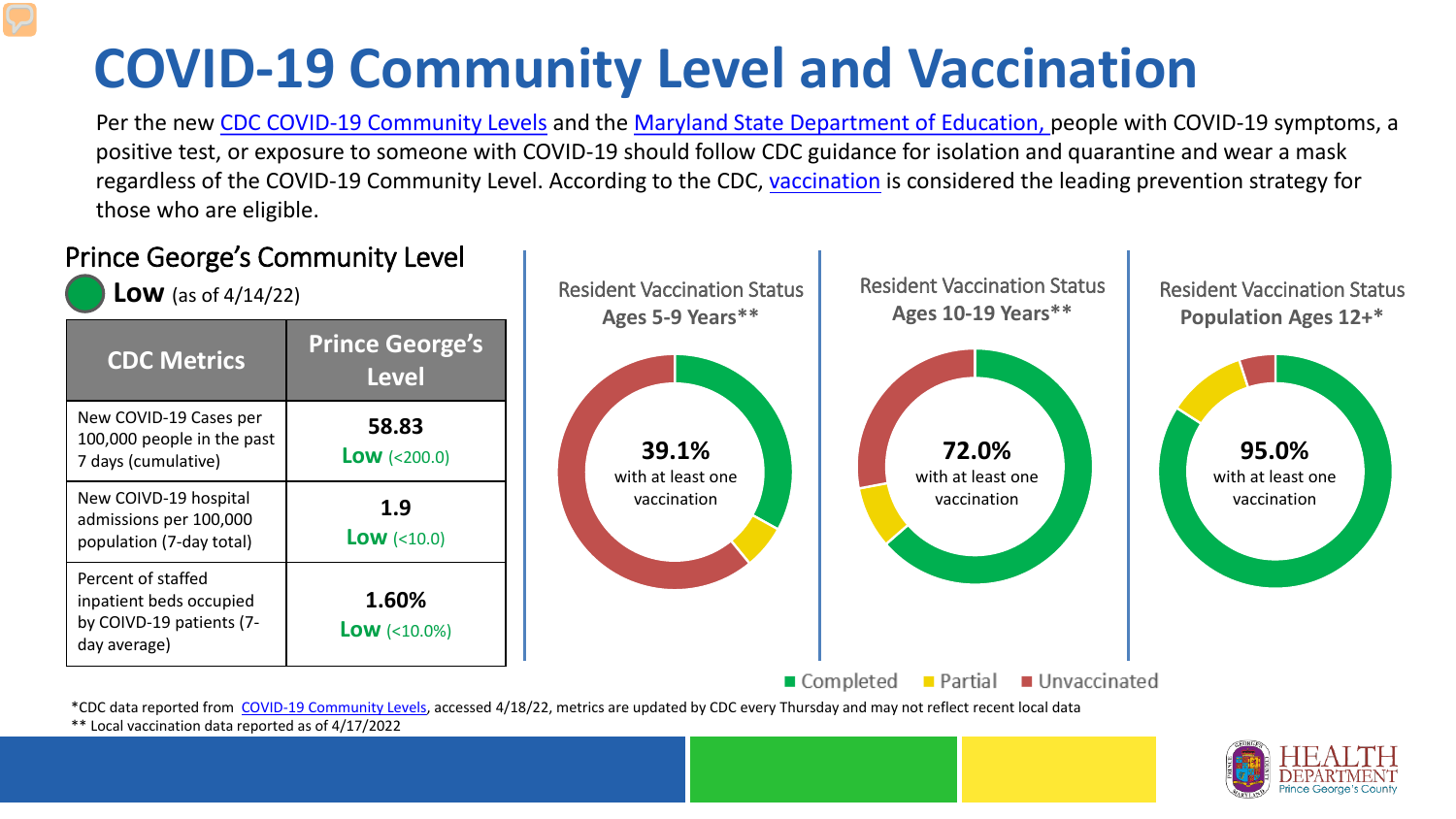## **Infection Rate for Prince George's County**



#### **Estimated by ovidActNow.org**

Accessed 4/18/2022. Each data point is a 14-day weighted average. Presented as the most recent seven days of data as a dashed line, as data is often revised by states several days after reporting.

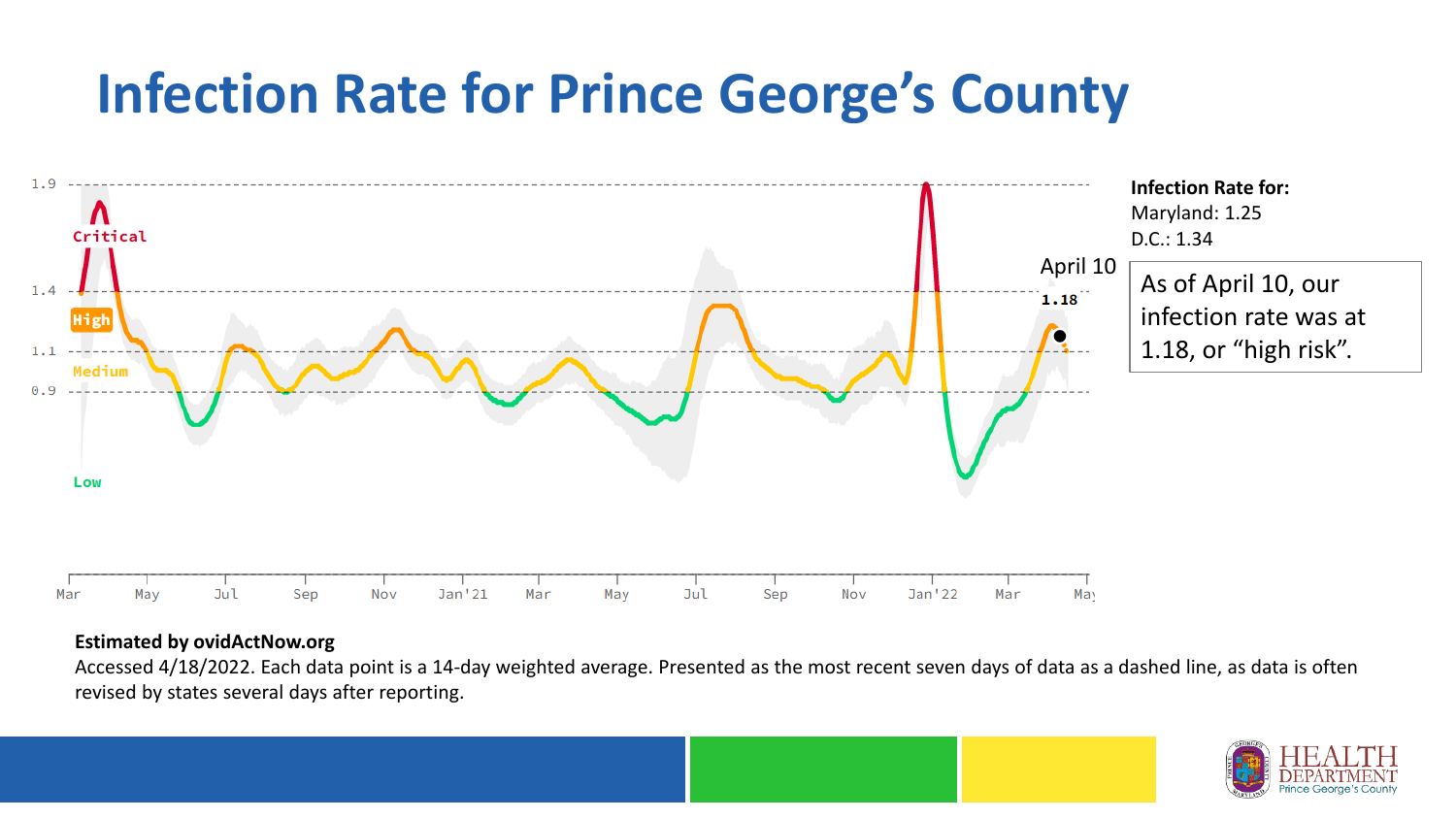### **Average Daily Case Rate** (7-day Average by test date)

**The average daily case rate at the beginning of last week was 7.9 new cases per 100,000 residents.** Our case rate has increased for nearly three weeks from a low of 2.3 cases per 100,000 residents (3/23).

**Average New COVID-19 Cases Per Day Per 100,000 Residents**